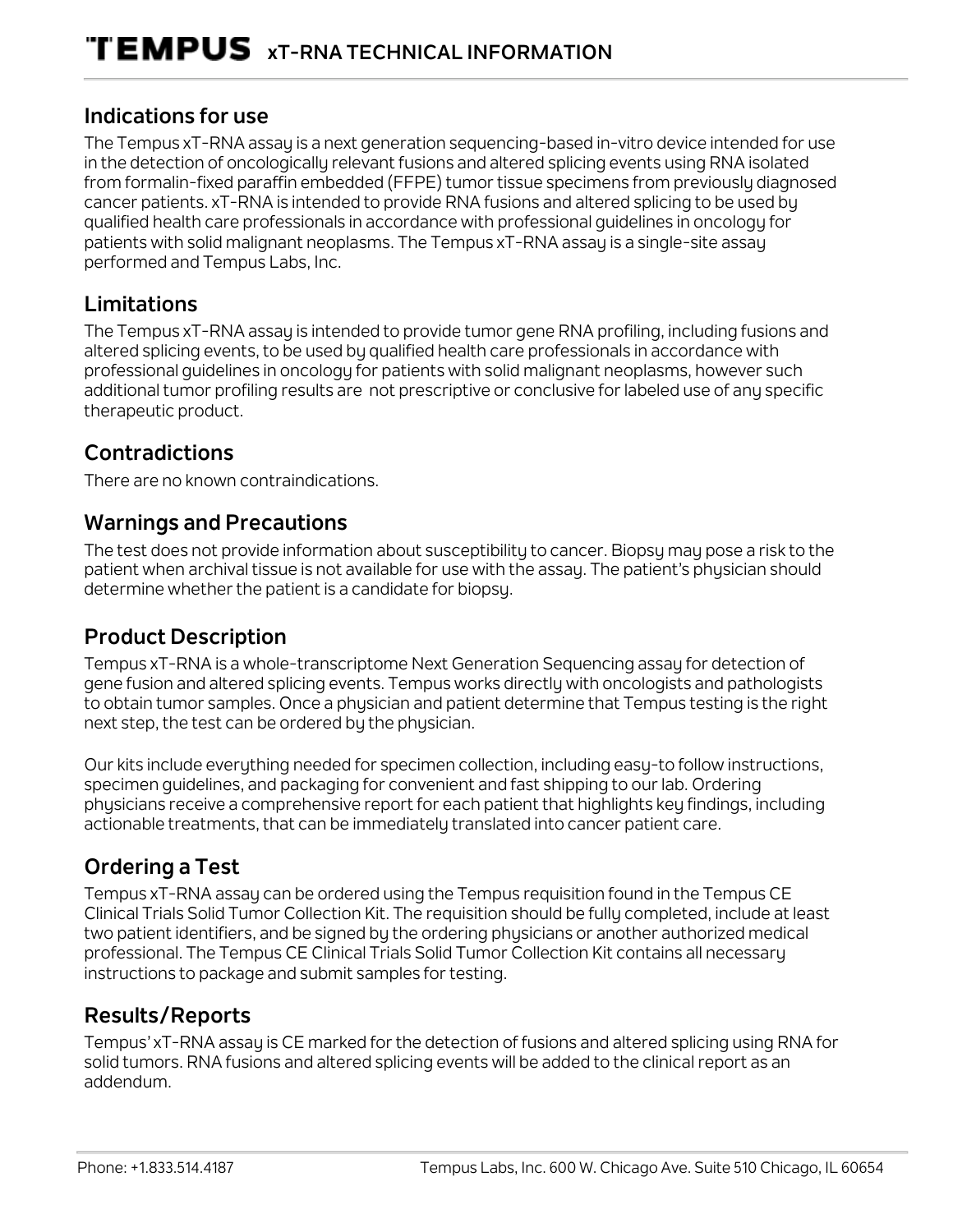#### **Procedure**

The Tempus xT-RNA Assay employs TNA extraction methods for FFPE biopsy (tumor) from which total RNA is isolated through the digestion of DNA. xT-RNA library preparation is performed using IDT unique dual-index adapters, followed by hybrid capture with custom the IDT xGen Lockdown probes. The final libraries are sequenced using the Illumina NovaSeq 6000 Sequencer, a high throughput sequencing system. The clinical report provides doctors with diagnostic, prognostic, therapeutic evidence and clinical trial options based on the molecular results of the test.

# **xT-RNA Performance Characteristics**

#### **Validation Summary**

The Tempus xT-RNA next generation sequencing assay is designed to detect actionable oncologic targets by sequencing tumor samples. RNA-Seq detects gene fusions (translocations) and altered splicing events. The assay requires specimens with a tumor content of 20% post macrodissection. Performance specifications are listed on Table 1 and Table 2 below. These results establish high sensitivity and specificity for the xT-RNA assay.

#### **Table 1**

| <b>Variant Class</b> | <b>Limit of Detection</b> | Sensitivity (%) | Specificity (%) |
|----------------------|---------------------------|-----------------|-----------------|
| Rearrangements       | 10% tumor purity          | 91.7            | 99.99           |

| u |  |
|---|--|
|---|--|

| <b>Altered Splicing Event</b> | <b>Limit of Detection</b> | <b>Positive Percent</b><br>Agreement (PPA) | <b>Negative Percent</b><br>Agreement (NPA) |
|-------------------------------|---------------------------|--------------------------------------------|--------------------------------------------|
| NOTCH <sub>1</sub> -4         | 20% tumor purity          | 95%                                        | 98.2%                                      |
| MET exon 14                   | 20% tumor purity          | 100%                                       | 100%                                       |
| <b>EGFRVIII</b>               | 20% tumor purity          | 95.5%                                      | 91.3%                                      |